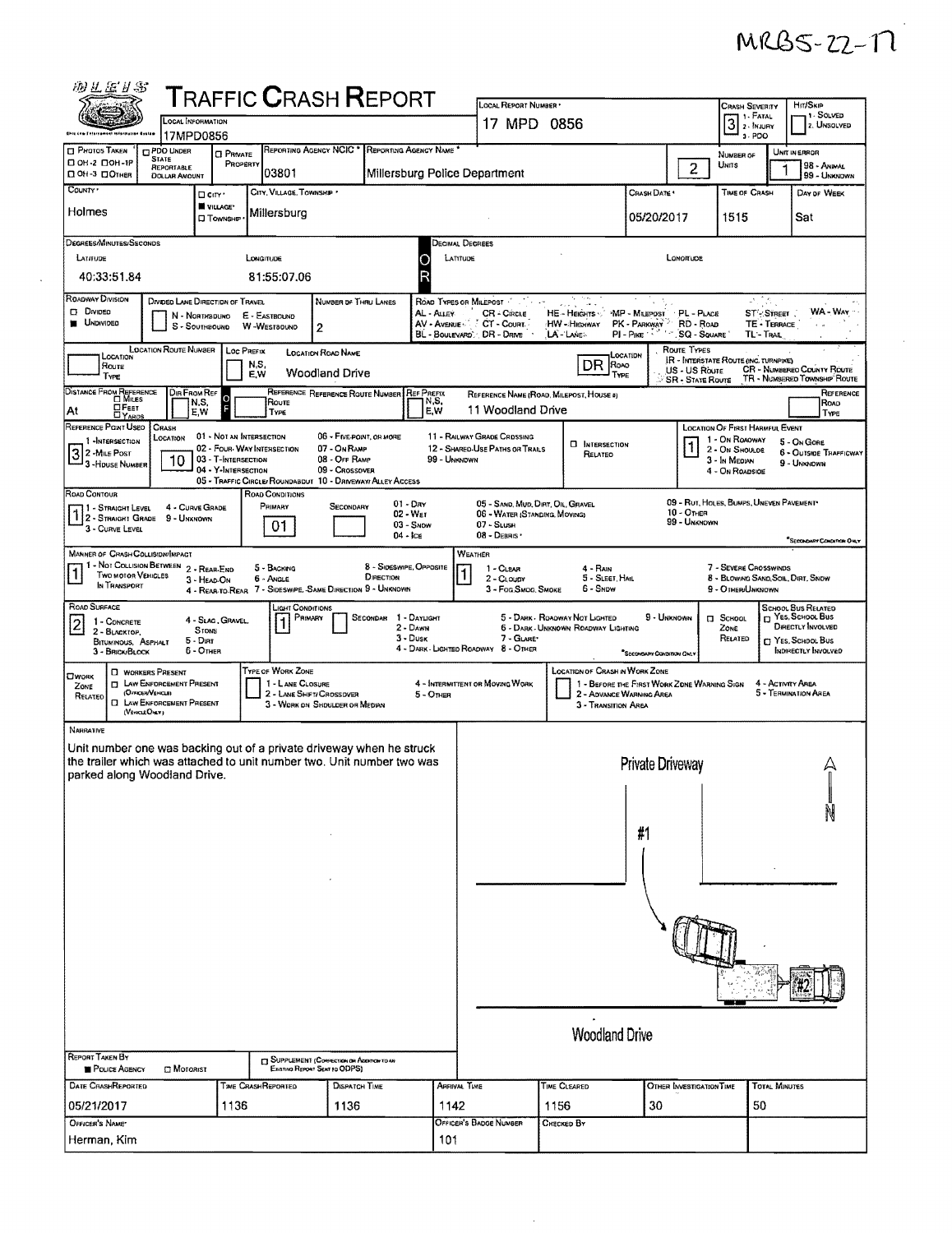|                                                        | <b>NIT</b>                                                                              |                                                                                |                                                                                                 |                                                                                                                                                       |                                                                       |                                 |                                                                                                                           |                                                        |                                                        |                                                                                                                              |  |  |  |  |
|--------------------------------------------------------|-----------------------------------------------------------------------------------------|--------------------------------------------------------------------------------|-------------------------------------------------------------------------------------------------|-------------------------------------------------------------------------------------------------------------------------------------------------------|-----------------------------------------------------------------------|---------------------------------|---------------------------------------------------------------------------------------------------------------------------|--------------------------------------------------------|--------------------------------------------------------|------------------------------------------------------------------------------------------------------------------------------|--|--|--|--|
|                                                        |                                                                                         |                                                                                |                                                                                                 |                                                                                                                                                       |                                                                       |                                 | LOCAL REPORT NUMBER                                                                                                       | 17 MPD 0856                                            |                                                        |                                                                                                                              |  |  |  |  |
|                                                        |                                                                                         |                                                                                |                                                                                                 |                                                                                                                                                       |                                                                       | OWNER PHONE NUMBER              |                                                                                                                           |                                                        |                                                        | <b>DAMAGE AREA</b>                                                                                                           |  |  |  |  |
| UNIT NUMBER                                            | OWNER NAME: LAST, FIRST, MIDDLE ( C SAME AS DRIVER )<br>McCune, Twiline, V              |                                                                                |                                                                                                 |                                                                                                                                                       |                                                                       |                                 |                                                                                                                           | <b>DAMAGE SCALE</b>                                    |                                                        | Front                                                                                                                        |  |  |  |  |
| OWNER ADDRESS: CITY, STATE, ZIP                        |                                                                                         | <b>CISAME AS DRIVER</b> )                                                      |                                                                                                 |                                                                                                                                                       |                                                                       | 330-275-0021                    |                                                                                                                           | $\overline{2}$                                         |                                                        | o                                                                                                                            |  |  |  |  |
|                                                        | 11 Woodland Drive, Millersburg, OH, 44654                                               |                                                                                |                                                                                                 |                                                                                                                                                       |                                                                       |                                 |                                                                                                                           | 1 - NONE                                               |                                                        | о                                                                                                                            |  |  |  |  |
| LP STATE LICENSE PLATE NUMBER                          |                                                                                         |                                                                                | <b>VEHICLE IDENTIFICATION NUMBER</b>                                                            |                                                                                                                                                       |                                                                       |                                 | # OCCUPANTS                                                                                                               | 2 - MINOR                                              |                                                        |                                                                                                                              |  |  |  |  |
| он<br>FZG8320                                          |                                                                                         |                                                                                | 2A4RR5D13AR387108                                                                               | 2                                                                                                                                                     | 3 - FUNCTIONAL                                                        |                                 | □<br>O                                                                                                                    |                                                        |                                                        |                                                                                                                              |  |  |  |  |
| VEHICLE YEAR                                           | <b>VEHICLE MAKE</b>                                                                     |                                                                                | VEHICLE MODEL                                                                                   | VEHICLE COLOR                                                                                                                                         |                                                                       |                                 |                                                                                                                           |                                                        |                                                        |                                                                                                                              |  |  |  |  |
| 2010                                                   | Chrysler                                                                                |                                                                                |                                                                                                 | Town & Country<br>WHI                                                                                                                                 |                                                                       |                                 |                                                                                                                           | 4 - Disabling                                          |                                                        | ้ต                                                                                                                           |  |  |  |  |
| PROOF OF<br><b>INSURANCE</b>                           | INSURANCE COMPANY.                                                                      |                                                                                | POLICY NUMBER                                                                                   |                                                                                                                                                       | Tower By                                                              |                                 |                                                                                                                           | 9 - Unknown                                            |                                                        | п                                                                                                                            |  |  |  |  |
| SHOWN<br>CARRIER NAME, ADDRESS, CITY, STATE, ZIP       | Grange                                                                                  |                                                                                | PA147611                                                                                        |                                                                                                                                                       |                                                                       |                                 |                                                                                                                           |                                                        |                                                        | RFA<br><b>CARRIER PHONE</b>                                                                                                  |  |  |  |  |
|                                                        |                                                                                         |                                                                                |                                                                                                 |                                                                                                                                                       |                                                                       |                                 |                                                                                                                           |                                                        |                                                        |                                                                                                                              |  |  |  |  |
| US DOT                                                 | <b>VEHICLE WEIGHT GVWR/GCWR</b>                                                         |                                                                                | CARGO BOOY TYPE<br>01 - No Cargo Body Type/Not Applicabl 09 - Pole                              |                                                                                                                                                       |                                                                       |                                 | TRAFFICWAY DESCRIPTION                                                                                                    | 1 - Two-Way, Not Divideo                               |                                                        |                                                                                                                              |  |  |  |  |
| HM PLACARO ID NO.                                      | 2 - 10,001 to 26,000x Las                                                               | 1 - LESS THAN OR EQUAL TO 10K LBS                                              | 01<br>02 - Bus/Van (9-15 Seats, Inc Driver) 10 - Cargo Tank<br>03 - Bus (16+ Seats, Inc DRIVER) |                                                                                                                                                       | 11 - FLAT BED                                                         |                                 |                                                                                                                           |                                                        |                                                        | 2 - Two-Way, Not Divideo, Continuous Left Turn Lane                                                                          |  |  |  |  |
|                                                        | 3 - MORE THAN 26,000K LBS.                                                              |                                                                                | 04 - VEHICLE TOWING ANOTHER VEHICLE<br>05 - Logging                                             |                                                                                                                                                       | 12 - Dump<br>13 - CONCRETE MIXER                                      |                                 |                                                                                                                           | 4 - Two-WAY, DIVIDED, POSITIVE MEDIAN BARRIER          |                                                        | 3 - Two-WAY, DIVIDED, UNPROTECTED (PAINTED OR GRASS >4FT.) MEDIA                                                             |  |  |  |  |
| <b>HM CLASS</b>                                        | HAZARDOUS MATERIAL<br>$\Box$ Related                                                    |                                                                                | <b>06 - INTERMODAL CONTAINER CHASIS</b><br>07 - CARGO VAN ENCLOSED BOX                          |                                                                                                                                                       | 14 - AUTO TRANSPORTER<br>15 - GARBAGE / REFUSE                        |                                 |                                                                                                                           | 5 - ONE-WAY TRAFFICWAY                                 |                                                        |                                                                                                                              |  |  |  |  |
| NUMBER                                                 |                                                                                         |                                                                                | 08 - GRAIN, CHIPS, GRAVEL                                                                       |                                                                                                                                                       | 99 - OTHER/UNKNOWN                                                    |                                 | □ Hit / Skip Unit                                                                                                         |                                                        |                                                        |                                                                                                                              |  |  |  |  |
| NON-MOTORIST LOCATION PRIOR TO IMPACT                  | 01 - INTERSECTION - MARKED CROSSWAL                                                     | TYPE OF USE                                                                    | UNIT TYPE                                                                                       |                                                                                                                                                       |                                                                       |                                 |                                                                                                                           |                                                        |                                                        | PASSENGER VEHICLES (LESS THAN 9 PASSENGERS MEDIMEAVY TRUCKS OR COMBO UNITS > 10KLBS BUS/VAM/LIMO(9 OR MORE INCLUDING DRIVER) |  |  |  |  |
|                                                        | 02 - INTERSECTION - NO CROSSWALK<br>03 - INTERSECTION OTHER                             | 1<br>1 - PERSONAL                                                              | 05<br>01 - Sub COMPACT<br>02 - COMPACT                                                          |                                                                                                                                                       |                                                                       |                                 |                                                                                                                           |                                                        |                                                        | 13 - SINGLE UNIT TRUCK OR VAN ZAXLE, 6 TIRES 21 - BUS/VAN (9-15 SEATS, INC DRIVER)                                           |  |  |  |  |
|                                                        | 04 - MIDBLOCK - MARKED CROSSWALK<br>05 - TRAVEL LANE - OTHER LOCATION                   | 2 - COMMERCIAL                                                                 | 99 - UNKNOWN 03 - MID SIZE<br>OR HIT/SKIP<br>04 - FULL SIZE                                     |                                                                                                                                                       |                                                                       |                                 | 22 - Bus (16+ Sears, Inc. Driver)<br>14 - SINGLE UNIT TRUCK: 3+ AXLES<br>Non-Motorist<br>15 - SINGLE UNIT TRUCK / TRAILER |                                                        |                                                        |                                                                                                                              |  |  |  |  |
| 06 - BICYCLE LANE                                      | 07 - SHOULDER/ROADSIDE                                                                  | 3 - GOVERNMENT                                                                 | 05 - MINIVAN                                                                                    | 16 - TRUCK/TRACTOR (BOBTAIL)<br>17 - TRACTOR/SEMI-TRAILER<br>06 - Sport UTILITY VEHICLE<br>18 - TRACTOR/DOUBLE<br>07 - Pickup<br>19 - Tractor/Triples |                                                                       |                                 |                                                                                                                           |                                                        |                                                        | 23 - ANIMAL WITH RIDER<br>24 - ANIMAL WITH BUGGY, WAGON, SURREY<br>25 - BICYCLE/PEDACYCLIST<br>26 - PEDESTRIAN/SKATER        |  |  |  |  |
| 08 - Sidewalk                                          | 09 - MEDIAN/CROSSING ISLAND                                                             | <b>IT IN EMERGENCY</b>                                                         | $08 - V_{AM}$                                                                                   |                                                                                                                                                       |                                                                       |                                 |                                                                                                                           |                                                        |                                                        |                                                                                                                              |  |  |  |  |
|                                                        | 10 - DRIVE WAY ACCESS<br>11 - SHARED-USE PATH OR TRAS                                   | RESPONSE                                                                       | 09 - MOTORCYCLE<br>10 - MOTORIZED BICYCLE                                                       | 20 - OTHER MEDIMEAVY VEHICLE<br>27 - OTHER NON-MOTORIST                                                                                               |                                                                       |                                 |                                                                                                                           |                                                        |                                                        |                                                                                                                              |  |  |  |  |
| 99 - OTHER/UNKNOWN                                     | 12 - NON-TRAFFICWAY AREA                                                                |                                                                                | 11 - SNOWMOBLE/ATV                                                                              | 12 - OTHER PASSENGER VEHICLE                                                                                                                          |                                                                       |                                 | HAS HM PLACARD                                                                                                            |                                                        |                                                        |                                                                                                                              |  |  |  |  |
| SPECIAL FUNCTION 01 - NONE<br>$02 - T_{AM}$            |                                                                                         | 09 - AMBULANCE<br>$10 -$ Fine                                                  | 17 - FARM VEHICLE<br>18 - FARM EQUIPMENT                                                        |                                                                                                                                                       | MOST DAMAGED AREA                                                     |                                 |                                                                                                                           |                                                        |                                                        | ACTION                                                                                                                       |  |  |  |  |
| 01                                                     | 03 - RENTAL TRUCK (OVER 10K LBS)<br>04 - BUS - SCHOOL (PUBLIC OR PRIVATE) 12 - MILITARY | 11 - HIGHWAY/MAINTENANCE                                                       | 19 - MOTORHOME<br>20 - GOLF CART                                                                | 07                                                                                                                                                    | $01 - None$<br>02 - CENTER FRONT                                      |                                 | 08 - LEFT SIDE<br>09 - LEFT FRONT                                                                                         |                                                        | 99 - UNKNOWN                                           | 3 2 - Non-Contact                                                                                                            |  |  |  |  |
|                                                        | 05 - Bus - Transit<br>06 - Bus - Charter                                                | 13 - Pouce                                                                     | 21 - Tran<br>22 - OTHER (EXPLAN IN NARRATIVE)                                                   |                                                                                                                                                       | 03 - Right Front<br>MPACT ARE 04 - RIGHT SIDE<br>05 - Right Rear      |                                 | 10 - TOP AND WINDOWS<br>11 - UNDERCARRIAGE                                                                                |                                                        |                                                        | 3 - STRIKING<br>4 - STRUCK                                                                                                   |  |  |  |  |
|                                                        | 07 - Bus - SHUTTLE<br>08 - Bus - OTHER                                                  | 14 - PUBLIC UTILITY<br>15 - OTHER GOVERNMENT<br>16 - CONSTRUCTION EOIP.        |                                                                                                 | 07                                                                                                                                                    | 06 - REAR CENTER<br>07 - LEFT REAR                                    |                                 | 12 - LOAD/TRALER<br>13 - TOTAL (ALL AREAS)<br>14 - Отнев                                                                  |                                                        |                                                        | 5 - STRIKING/STRUCK<br>9 - Unknown                                                                                           |  |  |  |  |
| <b>PRE-CRASH ACTIONS</b>                               |                                                                                         |                                                                                |                                                                                                 |                                                                                                                                                       |                                                                       |                                 |                                                                                                                           |                                                        |                                                        |                                                                                                                              |  |  |  |  |
| 02                                                     | <b>MOTORIST</b>                                                                         |                                                                                |                                                                                                 |                                                                                                                                                       | NON-MOTORIST                                                          |                                 |                                                                                                                           |                                                        |                                                        |                                                                                                                              |  |  |  |  |
|                                                        | 01 - STRAIGHT AHEAD<br>02 - BACKING<br>03 - CHANGING LANES                              | 07 - MAKING U-TURN<br>08 - ENTERING TRAFFIC LANE                               | 13 - Negotiating a Curve<br>14 - OTHER MOTORIST ACTIO                                           | 15 - ENTERING OR CROSSING SPECIFIED LOCATIO<br>21 - OTHER NON-MOTORIST ACTION<br>16 - WALKING, RUNNING, JOGGING, PLAYING, CYCLING                     |                                                                       |                                 |                                                                                                                           |                                                        |                                                        |                                                                                                                              |  |  |  |  |
| 99 - UNXNOWN                                           | 04 - OVERTAKING/PASSING<br>05 - MAKING RIGHT TURN                                       | 09 - LEAVING TRAFFIC LANE<br>10 - PARKEO                                       |                                                                                                 | 18 - PUSHING VEHICLE                                                                                                                                  |                                                                       |                                 |                                                                                                                           |                                                        |                                                        |                                                                                                                              |  |  |  |  |
|                                                        | 06 - MAKING LEFT TURN                                                                   | 12 - DRIVERLESS                                                                | 11 - SLOWING OR STOPPED IN TRAFFIC                                                              |                                                                                                                                                       |                                                                       | 20 - Standing                   | 19 - APPROACHING OR LEAVING VEHICLE                                                                                       |                                                        |                                                        |                                                                                                                              |  |  |  |  |
| <b>CONTRIBUTING CIRCUMSTANCE</b><br>PRIMARY            | MOTORIST                                                                                |                                                                                |                                                                                                 |                                                                                                                                                       | Non-MOTORIST                                                          |                                 |                                                                                                                           | VEHICLE DEFECTS                                        |                                                        |                                                                                                                              |  |  |  |  |
| 11                                                     | 01 - NONE<br>02 - FAILURE TO YIELD                                                      |                                                                                | 11 - IMPROPER BACKING<br>12 - IMPROPER START FROM PARKED POSITION                               |                                                                                                                                                       | <b>22 - NONE</b><br>23 - IMPROPER CROSSING                            |                                 |                                                                                                                           |                                                        | 01 - TURN SIGNALS<br>02 - HEAD LAMPS                   |                                                                                                                              |  |  |  |  |
|                                                        | 03 - RAN RED LIGHT<br>04 - RAN STOP SIGN                                                |                                                                                | 13 - STOPPED OR PARKED LLEGALLY<br>14 - Operating Vehicle in Negligent Manner                   |                                                                                                                                                       | 24 - DARTING<br>25 - LYING AND/OR ELEGALLY IN ROADWAY                 |                                 |                                                                                                                           |                                                        | 03 - TAIL LAMPS<br><b>D4 - BRAKES</b><br>05 - STEERING |                                                                                                                              |  |  |  |  |
| SECONDARY                                              | 05 - Exceeded Speed Limit<br>06 - UNSAFE SPEED                                          |                                                                                | 15 - Swering to Avoid (DUE to External Conditions)<br>16 - Wrong Side/Wrong Way                 |                                                                                                                                                       | 26 - FALURE TO YIELD RIGHT OF WAY<br>27 - Not Visible (Dark Clothing) |                                 |                                                                                                                           |                                                        | 06 - TIRE BLOWOUT                                      | 07 - WORN OR SLICK TIRES                                                                                                     |  |  |  |  |
|                                                        | 07 - IMPROPER TURN<br>08 - LEFT OF CENTER                                               |                                                                                | 17 - FALURE TO CONTROL<br>18 - VISION OBSTRUCTION                                               |                                                                                                                                                       | 28 - INATTENTME<br>29 - FAILURE TO OBEY TRAFFIC SIGNS                 |                                 |                                                                                                                           |                                                        | 09 MOTOR TROUBLE                                       | 08 - TRAILER EQUIPMENT DEFECTIVE                                                                                             |  |  |  |  |
| 99 - UNKNOWN                                           | 09 - FOLLOWED TOO CLOSELY/ACDA<br>10 - IMPROPER LANE CHANGE                             |                                                                                | 19 - OPERATING DEFECTIVE EQUIPMENT<br>20 - LOAD SHIFTING/FALLING/SPILLING                       |                                                                                                                                                       | /SIGNALS/OFFICER<br>30 - WRONG SIDE OF THE ROAD                       |                                 |                                                                                                                           |                                                        | 11 - OTHER DEFECTS                                     | 10 - DISABLEQ FROM PRIOR ACCIDENT                                                                                            |  |  |  |  |
|                                                        | /PASSING/OFF ROAD                                                                       |                                                                                | 21 - OTHER IMPROPER ACTION                                                                      |                                                                                                                                                       | 31 - OTHER NON-MOTORIST ACTION                                        |                                 |                                                                                                                           |                                                        |                                                        |                                                                                                                              |  |  |  |  |
| <b>SEQUENCE OF EVENTS</b>                              |                                                                                         | 6<br>Е                                                                         | <b>NON-COLLISION EVENTS</b><br>01 - Overturn/Rollover                                           |                                                                                                                                                       | 06 - EQUIPMENT FAILURE                                                |                                 |                                                                                                                           | 10 - Cross Median                                      |                                                        |                                                                                                                              |  |  |  |  |
| 21<br>FIRST                                            | Most                                                                                    |                                                                                | 02 - FIRE/EXPLOSION<br>03 - IMMERSION                                                           |                                                                                                                                                       | 07 - SEPARATION OF UNITS                                              | (BLOWN TIRE, BRAKE FA&URE, ETC) |                                                                                                                           | 11 - CROSS CENTER LINE<br>OPPOSITE DIRECTION OF TRAVEL |                                                        |                                                                                                                              |  |  |  |  |
| HARMFUL<br>EVENT                                       | <b>HARMFUL</b><br>EVENT                                                                 | 99 UNKNOWN                                                                     | 04 - JACKKNIFE<br>05 - CARGO/EQUIPMENT LOSS OR SHIFT 09 - RAN OFF ROAD LEFT                     |                                                                                                                                                       | 08 - RAN OFF ROAD RIGHT                                               |                                 |                                                                                                                           | 12 - DOWNHILL RUNAWAY<br>13 - OTHER NON-COLLISION      |                                                        |                                                                                                                              |  |  |  |  |
|                                                        |                                                                                         |                                                                                | COLLISION WITH FIXED, OBJECT                                                                    |                                                                                                                                                       |                                                                       |                                 |                                                                                                                           |                                                        |                                                        |                                                                                                                              |  |  |  |  |
| 14 - PEDESTRIAN                                        | COLLISION WITH PERSON, VEHICLE OR OBJECT NOT FIXED                                      | 21 - PARKED MOTOR VEHICLE                                                      | 25 - IMPACT ATTENUATOR/CRASH CUSHION33 - MEDIAN CABLE BARRIER<br>26 - BRIDGE OVERHEAD STRUCTURE |                                                                                                                                                       | 34 - MEDIAN GUARDRAIL BARRIER                                         |                                 |                                                                                                                           | 41 - OTHER POST, POLE<br>OR SUPPORT                    |                                                        | <b>48 - TREE</b><br>49 - FIRE HYDRANT                                                                                        |  |  |  |  |
| 15 - PEDALCYCLE<br>16 - RAILWAY VEHICLE (TRAN, ENGINE) |                                                                                         | 22 - WORK ZONE MAINTENANCE EQUIPMENT<br>23 - STRUCK BY FALLING, SHIFTING CARGO | 27 - BRIDGE PIER OR ABUTMENT<br>28 - BRIDGE PARAPET                                             |                                                                                                                                                       | 35 - MEDIAN CONCRETE BARRIER<br>36 - MEDIAN OTHER BARRIER             |                                 |                                                                                                                           | 42 - Culvert<br>43 - Cuna                              |                                                        | 50 - WORK ZONE MAINTENANCE<br>EQUIPMENT                                                                                      |  |  |  |  |
| 17 - ANIMAL - FARM<br>18 - Andia - Deer                |                                                                                         | OR ANYTHING SET IN MOTION BY A<br>MOTOR VEHICLE                                | 29 - Bridge Rail<br>30 - GUARDRAIL FACE                                                         |                                                                                                                                                       | 37 - TRAFFIC SIGN POST<br>38 - OVERHEAD SIGN POST                     |                                 |                                                                                                                           | 44 - Олсн<br>45 - Embankment                           |                                                        | 51 - WALL, BUILDING, TUNNEL<br>52 - OTHER FIXED OBJECT                                                                       |  |  |  |  |
| 19 - ANIMAL OTHER<br>20 - MOTOR VEHICLE IN TRANSPORT   |                                                                                         | 24 - OTHER MOVABLE OBJECT                                                      | 31 - GUARDRAILEND<br>32 - PORTABLE BARRIER                                                      |                                                                                                                                                       | 39 - LIGHT/LUMINARIES SUPPORT<br>40 - UTILITY POLE                    |                                 |                                                                                                                           | 46 - FENCE<br>47 - MAILBOX                             |                                                        |                                                                                                                              |  |  |  |  |
| UNIT SPEED                                             | POSTED SPEED                                                                            | <b>TRAFFIC CONTROL</b>                                                         |                                                                                                 |                                                                                                                                                       |                                                                       |                                 | UNIT DIRECTION                                                                                                            | 1 - North                                              |                                                        | 5 - NDRTHEAST<br>9 - UNKNOWN                                                                                                 |  |  |  |  |
| 3                                                      | 25<br>01                                                                                | 01 - No CONTROLS<br>02 - S TOP SIGN                                            | 07 - RAILROAD CROSSBUCKS<br>08 - RAILROAD FLASHERS                                              |                                                                                                                                                       | 13 - CROSSWALK LINES<br>14 - WALK/DON'T WALK                          |                                 | FROM<br>To                                                                                                                | 3<br>2 - South<br>$3 - East$                           |                                                        | 6 - NORTHWEST<br>7 - SOUTHEAST                                                                                               |  |  |  |  |
| $\square$ Stated                                       |                                                                                         | 03 - YIELD SIGN<br>04 - Traffic Signal                                         | 09 - RAILROAD GATES<br>10 - Costruction Barricade                                               | 15 - О тнея<br>16 - Not Reported                                                                                                                      |                                                                       |                                 |                                                                                                                           | 4 WEST                                                 |                                                        | 8 - Southwest                                                                                                                |  |  |  |  |
| <b>E</b> ESTIMATED                                     |                                                                                         | 05 - TRAFFIC FLASHERS<br>06 - SCHOOL ZONE                                      | 11 - PERSON (FLAGGER, OFFICER<br><b>12 - PAVEMENT MARKINGS</b>                                  |                                                                                                                                                       |                                                                       |                                 |                                                                                                                           |                                                        |                                                        |                                                                                                                              |  |  |  |  |
|                                                        |                                                                                         |                                                                                |                                                                                                 |                                                                                                                                                       |                                                                       |                                 |                                                                                                                           |                                                        |                                                        |                                                                                                                              |  |  |  |  |

 $\mathcal{L}^{\text{max}}_{\text{max}}$  , where  $\mathcal{L}^{\text{max}}_{\text{max}}$ 

 $\label{eq:2.1} \frac{1}{\sqrt{2}}\int_{\mathbb{R}^3}\frac{1}{\sqrt{2}}\left(\frac{1}{\sqrt{2}}\right)^2\frac{1}{\sqrt{2}}\left(\frac{1}{\sqrt{2}}\right)^2\frac{1}{\sqrt{2}}\left(\frac{1}{\sqrt{2}}\right)^2\frac{1}{\sqrt{2}}\left(\frac{1}{\sqrt{2}}\right)^2.$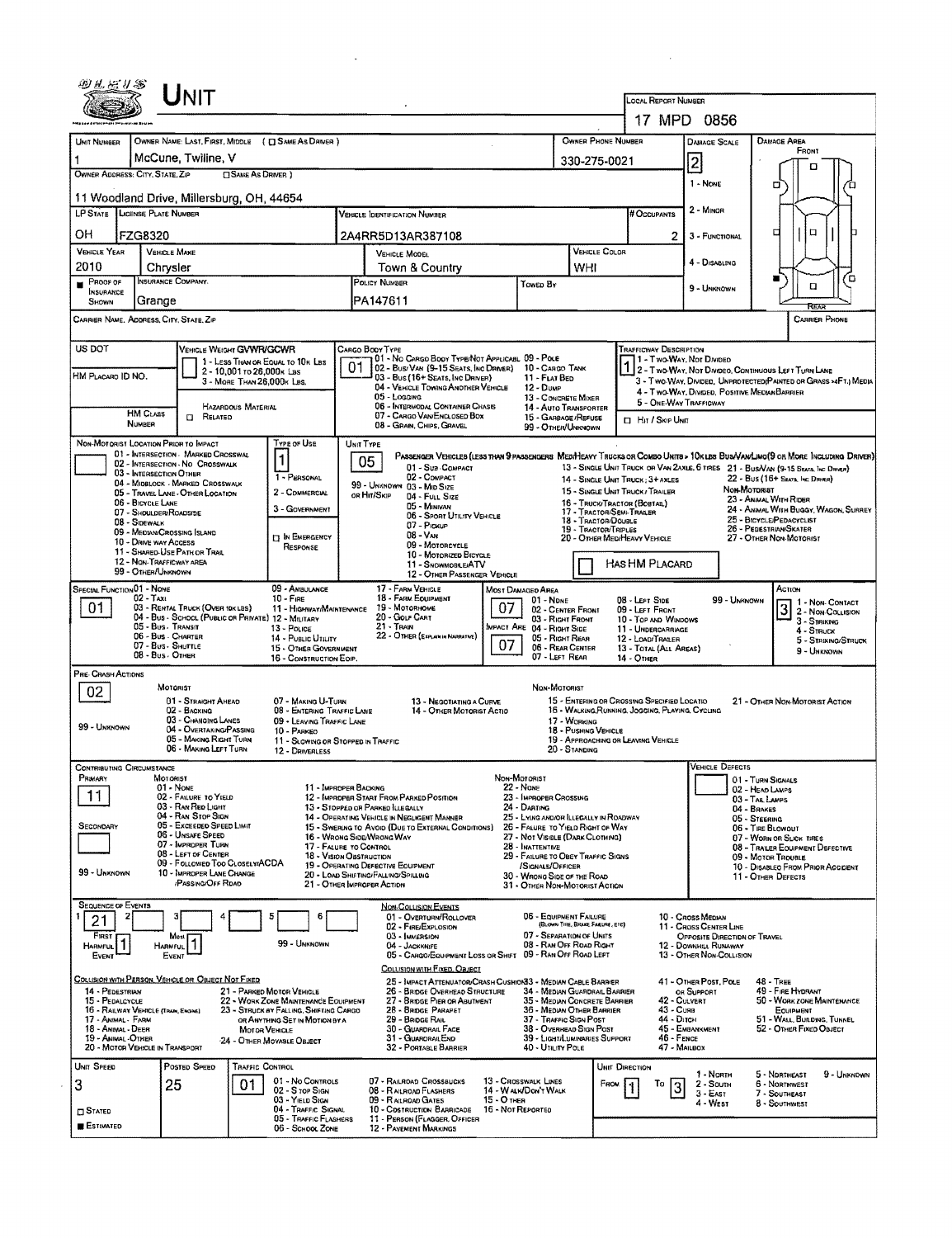|                                                                     |                                                                                                                                |                                                                                                                                                             |                                                                                                                                                  |                                                                                                                               |                                                                         |                                                                                                                                                                                                                 | <b>LOCAL REPORT NUMBER</b>                                                                                                                   |                                                                                                                                 |                                                                                                                                |  |  |  |
|---------------------------------------------------------------------|--------------------------------------------------------------------------------------------------------------------------------|-------------------------------------------------------------------------------------------------------------------------------------------------------------|--------------------------------------------------------------------------------------------------------------------------------------------------|-------------------------------------------------------------------------------------------------------------------------------|-------------------------------------------------------------------------|-----------------------------------------------------------------------------------------------------------------------------------------------------------------------------------------------------------------|----------------------------------------------------------------------------------------------------------------------------------------------|---------------------------------------------------------------------------------------------------------------------------------|--------------------------------------------------------------------------------------------------------------------------------|--|--|--|
|                                                                     |                                                                                                                                |                                                                                                                                                             |                                                                                                                                                  |                                                                                                                               |                                                                         |                                                                                                                                                                                                                 |                                                                                                                                              | 17 MPD 0856                                                                                                                     |                                                                                                                                |  |  |  |
| UNIT NUMBER                                                         |                                                                                                                                |                                                                                                                                                             | OWNER NAME: LAST, FIRST, MIDDLE ( C SAME AS DRIVER )                                                                                             |                                                                                                                               |                                                                         | OWNER PHONE NUMBER                                                                                                                                                                                              |                                                                                                                                              | <b>DAMAGE SCALE</b>                                                                                                             | <b>DAMAGE AREA</b><br>FRONT                                                                                                    |  |  |  |
| $\overline{2}$                                                      | OWNER ADDRESS: CITY, STATE, ZIP                                                                                                | AM Yoder Trucking LLC.,                                                                                                                                     | <b>CISAME AS DRIVER 1</b>                                                                                                                        |                                                                                                                               |                                                                         | 330-473-7447                                                                                                                                                                                                    |                                                                                                                                              | $\mathbf{1}$                                                                                                                    | п                                                                                                                              |  |  |  |
|                                                                     |                                                                                                                                | 16 Woodland Drive, Millersburg, OH, 44654                                                                                                                   |                                                                                                                                                  |                                                                                                                               |                                                                         |                                                                                                                                                                                                                 |                                                                                                                                              | 1 - NONE                                                                                                                        | o                                                                                                                              |  |  |  |
|                                                                     | LP STATE LICENSE PLATE NUMBER                                                                                                  |                                                                                                                                                             |                                                                                                                                                  | VEHICLE IDENTIFICATION NUMBER                                                                                                 |                                                                         |                                                                                                                                                                                                                 | <b># Occupants</b>                                                                                                                           | 2 MINDR                                                                                                                         |                                                                                                                                |  |  |  |
| ΟН                                                                  | <b>TQM7427</b>                                                                                                                 |                                                                                                                                                             |                                                                                                                                                  | 1FTFW1EF1DFA75654                                                                                                             |                                                                         |                                                                                                                                                                                                                 | 0                                                                                                                                            | 3 - FUNCTIONAL                                                                                                                  | □<br>о                                                                                                                         |  |  |  |
| <b>VEHICLE YEAR</b>                                                 | <b>VEHICLE MAKE</b>                                                                                                            |                                                                                                                                                             |                                                                                                                                                  | <b>VEHICLE MODEL</b>                                                                                                          |                                                                         | <b>VEHICLE COLOR</b>                                                                                                                                                                                            |                                                                                                                                              |                                                                                                                                 |                                                                                                                                |  |  |  |
| 2013                                                                | Ford                                                                                                                           |                                                                                                                                                             |                                                                                                                                                  | F <sub>150</sub> Series                                                                                                       |                                                                         | WHI                                                                                                                                                                                                             |                                                                                                                                              | 4 - DISABLING                                                                                                                   |                                                                                                                                |  |  |  |
| $D$ PROOF OF<br><b>INSURANCE</b>                                    | <b>INSURANCE COMPANY</b>                                                                                                       |                                                                                                                                                             |                                                                                                                                                  | POLICY NUMBER                                                                                                                 | TOWED BY                                                                |                                                                                                                                                                                                                 |                                                                                                                                              | 9 - Unknown                                                                                                                     | Έ<br>о<br>п                                                                                                                    |  |  |  |
| SHOWN                                                               | Progressive                                                                                                                    |                                                                                                                                                             |                                                                                                                                                  | 03450688-2                                                                                                                    |                                                                         |                                                                                                                                                                                                                 |                                                                                                                                              |                                                                                                                                 | RFA                                                                                                                            |  |  |  |
|                                                                     | CARRIER NAME, AODRESS, CITY, STATE, ZIP                                                                                        |                                                                                                                                                             |                                                                                                                                                  |                                                                                                                               |                                                                         |                                                                                                                                                                                                                 |                                                                                                                                              |                                                                                                                                 | <b>CARRIER PHONE</b>                                                                                                           |  |  |  |
| US DOT                                                              |                                                                                                                                | VEHICLE WEIGHT GVWR/GCWR                                                                                                                                    |                                                                                                                                                  | Cargo Booy Type                                                                                                               |                                                                         |                                                                                                                                                                                                                 | Trafficway Description                                                                                                                       |                                                                                                                                 |                                                                                                                                |  |  |  |
|                                                                     |                                                                                                                                | 2 - 10,001 to 26,000x Las                                                                                                                                   | 1 - LESS THAN OR EQUAL TO 10x LBS                                                                                                                | 01 - No Cargo Body Type/Not Applicable 09 - Pole<br>01<br>02 - Bus/ Van (9-15 Seats, Inc Driver)                              |                                                                         | 10 - Cargo Tank                                                                                                                                                                                                 | 1 - Two Way, Not Divided<br>7 2 - Two Way, Not Divided, Continuous Left Turn Lane                                                            |                                                                                                                                 |                                                                                                                                |  |  |  |
| HM PLACARO ID NO.                                                   |                                                                                                                                |                                                                                                                                                             | 3 - MORE THAN 25,000K LBS.                                                                                                                       | 03 - Bus (16+ Seats, Inc DRIVER)<br>04 - VEHICLE TOWING ANOTHER VEHICLE                                                       | 11 - FLAT BEO<br>12 - Dump                                              |                                                                                                                                                                                                                 |                                                                                                                                              | 4 - Two-WAY, DIVIDED, POSITIVE MEDIAN BARRIER                                                                                   | 3 - Two WAY, Divideo, UNPROTECTED (PAINTED OR GRASS >4FT.) MEDIA                                                               |  |  |  |
|                                                                     |                                                                                                                                | <b>HAZAROOUS MATERIAL</b>                                                                                                                                   |                                                                                                                                                  | 05 - Logging<br>05 - INTERMOOAL CONTAINER CHASIS                                                                              |                                                                         | 13 - CONCRETE MIXER<br>14 - AUTO TRANSPORTER                                                                                                                                                                    | 5 - ONE-WAY TRAFFICWAY                                                                                                                       |                                                                                                                                 |                                                                                                                                |  |  |  |
|                                                                     | <b>HM CLASS</b><br>NUMBER                                                                                                      | RELATED<br>$\Box$                                                                                                                                           |                                                                                                                                                  | 07 - CARGO VAN ENCLOSEO BOX<br>08 - GRAIN, CHIPS, GRAVEL                                                                      |                                                                         | 15 - GARBAGE /REFUSE<br>99 - OTHER/UNKNOWN                                                                                                                                                                      | <b>D</b> Hit / SKIP UNIT                                                                                                                     |                                                                                                                                 |                                                                                                                                |  |  |  |
|                                                                     | NON-MOTORIST LOCATION PRIOR TO IMPACT                                                                                          |                                                                                                                                                             | Type of Use                                                                                                                                      | UNIT TYPE                                                                                                                     |                                                                         |                                                                                                                                                                                                                 |                                                                                                                                              |                                                                                                                                 |                                                                                                                                |  |  |  |
|                                                                     |                                                                                                                                | 01 - INTERSECTION - MARKED CROSSWAL<br>02 - INTERSECTION - NO CROSSWALK                                                                                     | $\vert$ 1                                                                                                                                        | 07<br>01 - Sus - COMPACT                                                                                                      |                                                                         |                                                                                                                                                                                                                 |                                                                                                                                              |                                                                                                                                 | Passenger Venicles (less than 9 passengers Medifieavy Trucks or Combo Units > 10k les Bus/VamLimo(9 or More Including Driver)) |  |  |  |
|                                                                     | 03 - INTERSECTION OTHER                                                                                                        | 04 - MIDBLOCK - MARKED CROSSWALK                                                                                                                            | 1 - PERSONAL                                                                                                                                     | 02 - COMPACT<br>99 - UNKNOWN 03 - MID SIZE                                                                                    |                                                                         |                                                                                                                                                                                                                 | 14 - SINGLE UNIT TRUCK: 3+ AXLES                                                                                                             | 13 - SINGLE UNIT THUCK OR VAN ZAXLE, 6 TIRES 21 - BUS/VAN (9-15 SEATS, INC DRIVER)<br>22 - Bus (16+ Sears, Inc. Drover)         |                                                                                                                                |  |  |  |
|                                                                     | 06 - BICYCLE LANE                                                                                                              | 05 - TRAVEL LANE - OTHER LOCATION                                                                                                                           | 2 - COMMERCIAL                                                                                                                                   | OR HIT/SKIP<br>04 - Futt Size                                                                                                 |                                                                         | 15 - SINGLE UNIT TRUCK / TRAILER<br>16 - TRUCK/TRACTOR (BOSTAIL)                                                                                                                                                |                                                                                                                                              | Non-Motorist                                                                                                                    | 23 - ANIMAL WITH RIDER                                                                                                         |  |  |  |
|                                                                     | 07 - SHOULDER/ROADSIDE<br>08 - SIDEWALK                                                                                        |                                                                                                                                                             | 3 - GOVERNMENT                                                                                                                                   | 05 - MINIVAN<br>06 - SPORT UTILITY VEHICLE                                                                                    |                                                                         | 17 - Tractor/Semi-Traler<br>18 - TRACTOR/DOUBLE                                                                                                                                                                 | 24 - ANIMAL WITH BUGGY, WAGON, SURREY<br>25 - BICYCLE/PEDACYCLIST                                                                            |                                                                                                                                 |                                                                                                                                |  |  |  |
|                                                                     | 09 - MECIAN/CROSSING ISLAND<br>10 - DRIVE WAY ACCESS                                                                           |                                                                                                                                                             | <b>IT IN EMERGENCY</b>                                                                                                                           | 07 - Prokup<br>08 - VAN                                                                                                       |                                                                         | 19 - TRACTOR/TRIPLES<br>20 - OTHER MEDIHEAVY VEHICLE                                                                                                                                                            | 26 - PEDESTRIAN/SKATER<br>27 - OTHER NON-MOTORIST                                                                                            |                                                                                                                                 |                                                                                                                                |  |  |  |
|                                                                     | 11 - SHARED-USE PATH OR TRAIL<br>12 - NON-TRAFFICWAY AREA                                                                      |                                                                                                                                                             | RESPONSE                                                                                                                                         | 09 - Motorcycle<br>10 - MOTORIZED BICYCLE                                                                                     |                                                                         |                                                                                                                                                                                                                 |                                                                                                                                              |                                                                                                                                 |                                                                                                                                |  |  |  |
|                                                                     | 99 - OTHER/UNKNOWN                                                                                                             |                                                                                                                                                             |                                                                                                                                                  | 11 - SNOWMOBLE/ATV<br>12 - OTHER PASSENGER VEHICLE                                                                            |                                                                         |                                                                                                                                                                                                                 | HAS HM PLACARD'                                                                                                                              |                                                                                                                                 |                                                                                                                                |  |  |  |
| 01                                                                  | SPECIAL FUNCTION 01 - NONE<br>$02 - T_{AX1}$<br>05 - Bus - Transit<br>06 - Bus Charter<br>07 - Bus - SHUTTLE<br>08 - Bus OTHER | 03 - RENTAL TRUCK (OVER 10KLBS)<br>04 - Bus - School (Public or Private) 12 - Military                                                                      | 09 - AMBULANCE<br>$10 -$ Fire<br>11 - HIGHWAYIMAINTENANCE<br>13 - Pouce<br>14 - Pusuc UTILITY<br>15 - OTHER GOVERNMENT<br>16 - CONSTRUCTION EQIP | 17 - FARM VENICLE<br>18 - FARM EDUIPMENT<br>19 - Мотовноме<br>20 - Gour Cart<br>21 - Tran<br>22 - OTHER (EXPLAN IN NARRATIVE) | MOST DAMAGED AREA<br>01 - None<br>01<br>MPACT ARE 04 - RIGHT SIDE<br>12 | 02 - CENTER FRONT<br>03 - RIGHT FRONT<br>05 - RIGHT REAR<br>06 - REAR CENTER<br>07 - LEFT REAR                                                                                                                  | 08 - LEFT SIDE<br>09 - LEFT FRONT<br>10 - Top and Windows<br>11 - UNDERCARRIAGE<br>12 - LOAD/TRAILER<br>13 - TOTAL (ALL AREAS)<br>14 - Отнея | 99 - UNKNOWN                                                                                                                    | ACTION<br>1 - Non-Contact<br>4 2 - Non-Coursion<br>3 - STRIKING<br>4 - STRUCK<br>5 - STRIKING/STRUCK<br>9 - Unknown            |  |  |  |
| PRE-CRASH ACTIONS<br>10<br>99 - UNKNOWN                             |                                                                                                                                | <b>MOTORIST</b><br>01 - STRAIGHT AHEAD<br>02 - BACKING<br>03 - CHANGING LANES<br>04 - OVERTAKING/PASSING<br>05 - MAKING RIGHT TURN<br>06 - MAKING LEFT TURN | 07 - MAKING U-TURN<br>08 - ENTERING TRAFFIC LANE<br>09 - LEAVING TRAFFIC LANE<br>10 - PARKEO<br>12 - DRIVERLESS                                  | 13 - Negotiating a Curve<br>14 - OTHER MOTORIST ACTIO<br>11 - SLOWING OR STOPPEO IN TRAFFIC                                   |                                                                         | NON-MOTORIST<br>15 - ENTERING OR CROSSING SPECIFIED LOCATIO<br>16 - WALKING, RUNNING, JOGGING, PLAYING, CYCLING<br>17 - WORKING<br>18 - PUSHING VEHICLE<br>19 - APPROACHING OR LEAVING VEHICLE<br>20 - STANDING |                                                                                                                                              |                                                                                                                                 | 21 - OTHER NON-MOTORIST ACTION                                                                                                 |  |  |  |
| PRIMARY                                                             | <b>CONTRIBUTING CIRCUMSTANCE</b><br>MOTORIST                                                                                   |                                                                                                                                                             |                                                                                                                                                  |                                                                                                                               | NON-MOTORIST                                                            |                                                                                                                                                                                                                 |                                                                                                                                              | <b>VEHICLE DEFECTS</b>                                                                                                          | 01 - TURN SIGNALS                                                                                                              |  |  |  |
| 01                                                                  |                                                                                                                                | 01 - Nove<br>02 - FAILURE TO YIELD                                                                                                                          |                                                                                                                                                  | 11 - IMPROPER BACKING<br>12 - IMPROPER START FROM PARKED POSITION                                                             | $22 - None$<br>23 - IMPROPER CROSSING                                   |                                                                                                                                                                                                                 |                                                                                                                                              |                                                                                                                                 | 02 - Head Lamps<br>03 - TAIL LAMPS                                                                                             |  |  |  |
|                                                                     |                                                                                                                                | 03 - RAN RED LIGHT<br>04 - RAN STOP SIGN                                                                                                                    |                                                                                                                                                  | 13 - STOPPEO OR PARKEO LLEGALLY<br>14 - OPERATING VEHICLE IN NEGLIGENT MANNER                                                 | 24 - DARTING                                                            | 25 - Lying Androfi Llegally in Roadway                                                                                                                                                                          |                                                                                                                                              |                                                                                                                                 | 04 - BRAKES<br>05 - STEERING                                                                                                   |  |  |  |
| SECONDARY                                                           |                                                                                                                                | 05 - Exceedeo Speeo Limit<br>06 - Unsafe Speed                                                                                                              |                                                                                                                                                  | 15 - SWERING TO AVOID (DUE TO EXTERNAL CONDITIONS)<br>16 - WRONG SIGE/WRONG WAY                                               |                                                                         | 26 - FALURE TO YIELD RIGHT OF WAY<br>27 - Not Visible (DARK CLOTHING)                                                                                                                                           |                                                                                                                                              |                                                                                                                                 | 06 - TIRE BLOWOUT<br>07 - WORN OR SLICK TIRES                                                                                  |  |  |  |
|                                                                     |                                                                                                                                | 07 - IMPROPER TURN<br>08 - LEFT OF CENTER                                                                                                                   |                                                                                                                                                  | 17 - FALURE TO CONTROL<br>18 - VISION OBSTRUCTION                                                                             | $28 -$ INATTENTIVE                                                      | 29 - FAILURE TO OBEY TRAFFIC SIGNS                                                                                                                                                                              |                                                                                                                                              |                                                                                                                                 | 08 - TRAEER EQUIPMENT DEFECTIVE<br>09 - MOTOR TROUBLE                                                                          |  |  |  |
| 99 - Unknown                                                        |                                                                                                                                | 09 - FOLLOWED TOO CLOSELY/ACDA<br>10 - IMPROPER LANE CHANGE                                                                                                 |                                                                                                                                                  | 19 - Operating Defective Equipment<br>20 - LOAD SHETING/FALLING/SPILLING                                                      | /SIGNALS/OFFICER                                                        | 30 - WRONG SIDE OF THE ROAD                                                                                                                                                                                     |                                                                                                                                              |                                                                                                                                 | 10 - DISABLED FROM PRIOR ACCIDENT<br>11 - OTHER DEFECTS                                                                        |  |  |  |
|                                                                     |                                                                                                                                | <b>PASSING OFF ROAD</b>                                                                                                                                     |                                                                                                                                                  | 21 - OTHER IMPROPER ACTION                                                                                                    |                                                                         | 31 - OTHER NON-MOTORIST ACTION                                                                                                                                                                                  |                                                                                                                                              |                                                                                                                                 |                                                                                                                                |  |  |  |
|                                                                     |                                                                                                                                | з                                                                                                                                                           | 5<br>6                                                                                                                                           | <b>NON-COLLISION EVENTS</b><br>01 - OVERTURN/ROLLOVER<br>02 - FIRE/EXPLOSION<br>03 - IMMERSION                                |                                                                         | 06 - EQUIPMENT FAILURE<br>(BLOWN TIRE, BRANE FAILURE, ETC)<br>07 - SEPARATION OF UNITS<br>08 - RAN OFF ROAD RIGHT                                                                                               |                                                                                                                                              | 10 - Cross Median<br>11 - CROSS CENTER LINE<br>OPPOSITE DIRECTION OF TRAVEL<br>12 - DOWNHEL RUNAWAY<br>13 - OTHER NON-COLLISION |                                                                                                                                |  |  |  |
| <b>SEQUENCE OF EVENTS</b><br>20<br>FIRST<br><b>HARMFUL</b><br>Event | Harmful.<br>EVENT                                                                                                              | Most                                                                                                                                                        | 99 - UNKNOWN                                                                                                                                     | 04 - JACKKNIFF<br>05 - CARGO/EQUIPMENT LOSS OR SHET 09 - RAN OFF ROAD LEFT                                                    |                                                                         |                                                                                                                                                                                                                 |                                                                                                                                              |                                                                                                                                 |                                                                                                                                |  |  |  |
|                                                                     |                                                                                                                                | COLLISION WITH PERSON, VEHICLE OR OBJECT NOT FIXED                                                                                                          |                                                                                                                                                  | COLLISION WITH FIXED, OBJECT<br>25 - IMPACT ATTENUATOR/CRASH CUSHION33 - MEDIAN CABLE BARRIER                                 |                                                                         |                                                                                                                                                                                                                 |                                                                                                                                              | 41 - OTHER POST, POLE                                                                                                           | $48 - These$                                                                                                                   |  |  |  |
| 14 - PEOESTRIAN<br>15 - PEOALCYCLE                                  |                                                                                                                                |                                                                                                                                                             | 21 - PARKED MOTOR VEHICLE<br>22 - WORK ZONE MAINTENANCE EQUIPMENT                                                                                | 26 - BRIDGE OVERHEAD STRUCTURE<br>27 - BRIDGE PIER OR ABUTMENT                                                                |                                                                         | 34 - MEDIAN GUARDRAIL BARRIER<br>35 - MEDIAN CONCRETE BARRIER                                                                                                                                                   |                                                                                                                                              | OR SUPPORT<br>42 - Culvert                                                                                                      | 49 - FIRE HYDRANT<br>50 - WORK ZONE MAINTENANCE                                                                                |  |  |  |
| 17 - ANIMAL - FARM                                                  | 16 - RAILWAY VEHICLE (TRAN, ENGINE)                                                                                            |                                                                                                                                                             | 23 - STRUCK BY FALLING, SHIFTING CARGO<br>OR ANYTHING SET IN MOTION BY A                                                                         | 28 - BRIDGE PARAPET<br>29 - Bridge Rail                                                                                       |                                                                         | 36 - MEOIAN OTHER BARRIER<br>37 - TRAFFIC SIGN POST                                                                                                                                                             | 43 - Cuna<br>44 - Опсн                                                                                                                       |                                                                                                                                 | EQUIPMENT<br>51 - WALL, BUILDING, TUNNEL                                                                                       |  |  |  |
| 18 - ANIMAL - DEER<br>19 - ANMAL OTHER                              |                                                                                                                                |                                                                                                                                                             | <b>MOTOR VEHICLE</b>                                                                                                                             | 30 - GUARDRAIL FACE<br>31 - GUARDRAILEND                                                                                      |                                                                         | 38 - OVERHEAD SIGN POST<br>39 - LIGHT/LUMINARIES SUPPORT                                                                                                                                                        | 46 - FENCE                                                                                                                                   | 45 - EMBANKMENT                                                                                                                 | 52 - OTHER FIXED OBJECT                                                                                                        |  |  |  |
|                                                                     | 20 - MOTOR VEHICLE IN TRANSPORT                                                                                                |                                                                                                                                                             | 24 - OTHER MOVABLE OBJECT                                                                                                                        | 32 - PORTABLE BARRIER                                                                                                         |                                                                         | 40 - UTILITY POLE                                                                                                                                                                                               | 47 - MAILBOX                                                                                                                                 |                                                                                                                                 |                                                                                                                                |  |  |  |
|                                                                     |                                                                                                                                | POSTED SPEED                                                                                                                                                | TRAFFIC CONTROL                                                                                                                                  |                                                                                                                               |                                                                         |                                                                                                                                                                                                                 | UNIT DIRECTION                                                                                                                               | 1 - North                                                                                                                       | 5 - NORTHEAST<br>9 - UNKNOWN                                                                                                   |  |  |  |
|                                                                     | 25                                                                                                                             | 01                                                                                                                                                          | 01 - No Controls<br>02 - S TOP SIGN                                                                                                              | 07 - RAURDAD CROSSBUCKS<br>08 - RAILROAD FLASHERS                                                                             | 13 - CROSSWALK LINES<br>14 - W ALK/DON'T WALK                           | FROM                                                                                                                                                                                                            | То                                                                                                                                           | 2 - South<br>$3 - EAST$                                                                                                         | <b>6 - NORTHWEST</b><br>7 - SOUTHEAST                                                                                          |  |  |  |
| Unit Speed<br>0.<br>STATED                                          |                                                                                                                                |                                                                                                                                                             | 03 - YIELO SIGN<br>04 - TRAFFIC SIGNAL<br>05 - TRAFFIC FLASHERS                                                                                  | 09 - RAILROAD GATES<br>10 - COSTRUCTION BARRICADE<br>11 - PERSON (FLAGGER, OFFICER                                            | 15 - О тнея<br>16 - Not Reported                                        |                                                                                                                                                                                                                 |                                                                                                                                              | 4 - WEST                                                                                                                        | 8 - Southwest                                                                                                                  |  |  |  |